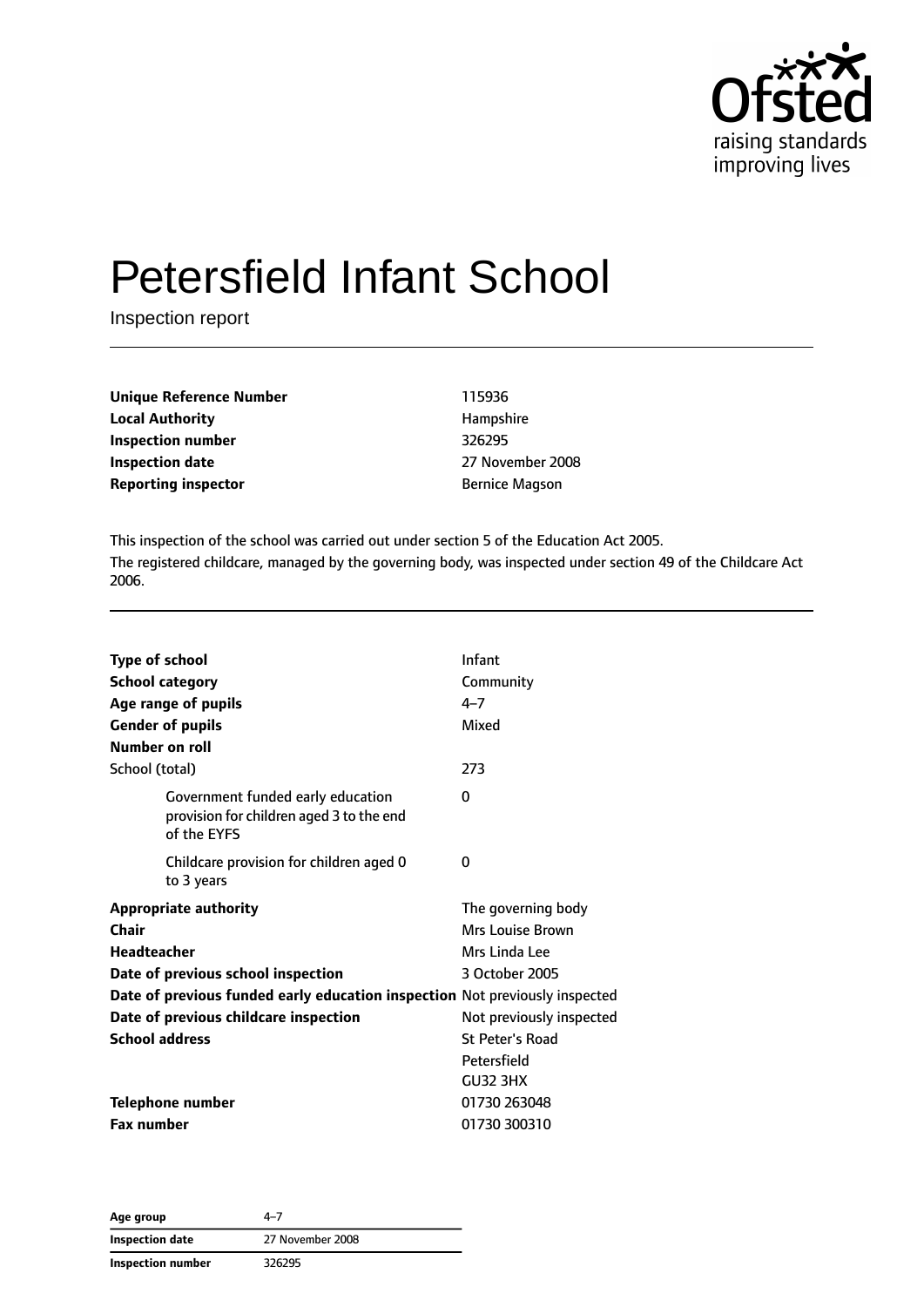.

<sup>©</sup> Crown copyright 2008

Website: www.ofsted.gov.uk

This document may be reproduced in whole or in part for non-commercial educational purposes, provided that the information quoted is reproduced without adaptation and the source and date of publication are stated.

Further copies of this report are obtainable from the school. Under the Education Act 2005, the school must provide a copy of this report free of charge to certain categories of people. A charge not exceeding the full cost of reproduction may be made for any other copies supplied.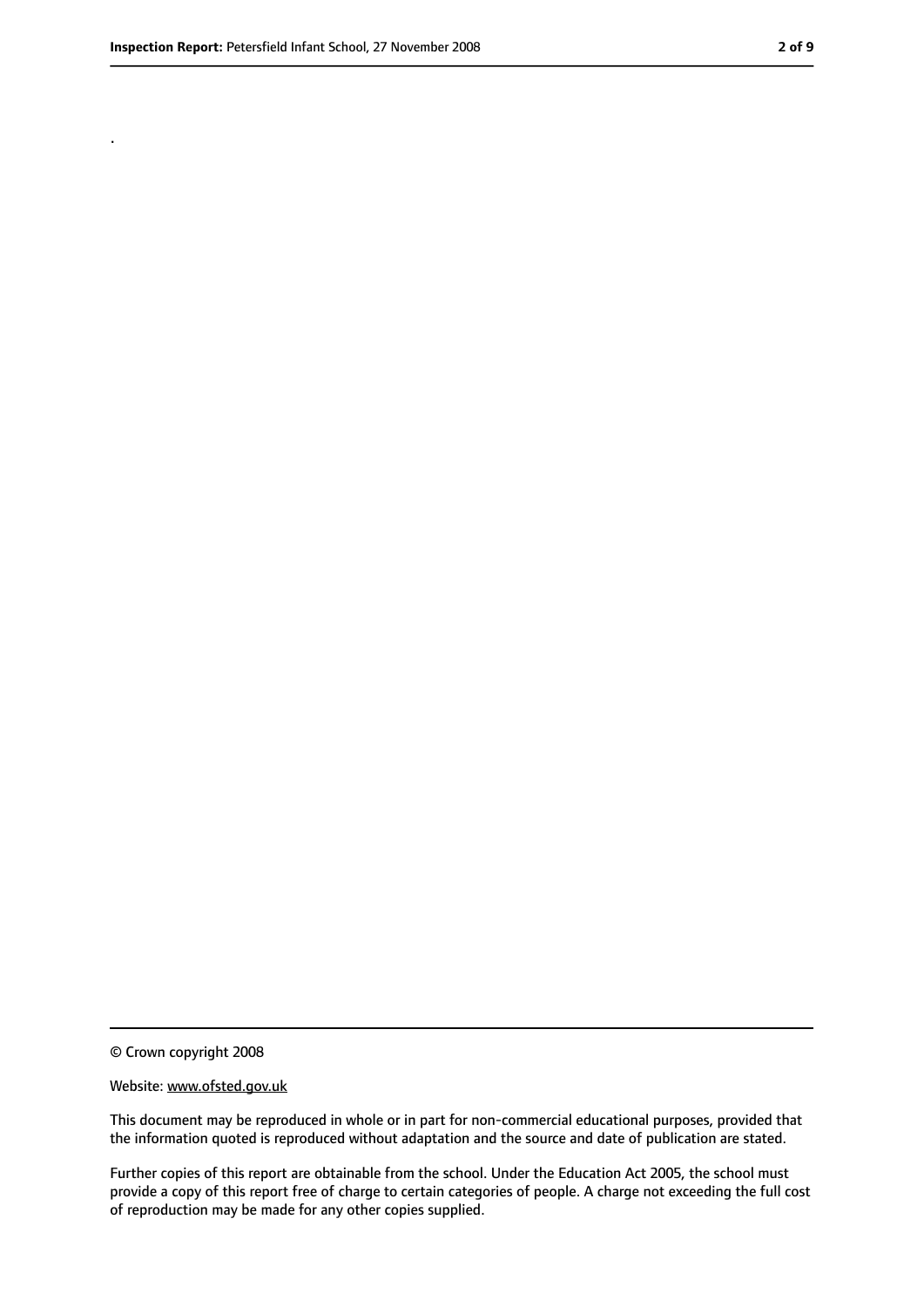## **Introduction**

The inspection was carried out by two Additional Inspectors. The inspectors evaluated the overall effectiveness of the school and investigated the following issues: how effective are strategies to arrest the dip in standards in mathematics and eradicate the differences in the performance of boys and girls in national tests, and how effective are leaders and managers in maintaining the school's strengths and developing it further. Evidence was gathered from the school's records, planning and policies, from observing teaching and learning, from discussions with staff, pupils and governors and from a scrutiny of parents' questionnaires. Other aspects of the school's work were not investigated in detail, but the inspectors found no evidence to suggest that the school's own assessments as given in its self-evaluation were not justified and these have been included in the report.

#### **Description of the school**

This is a large infant school situated in the centre of the market town of Petersfield. Most pupils are of White British origin and a few are from a range of minority ethnic groups. Pupils are admitted in the autumn term of the school year in which they are five years of age. Average numbers of pupils have learning difficulties and/or disabilities, including moderate learning needs, autism, and speech and communication difficulties. A very few pupils speak English as an additional language. The school has a Becta Award for information and communication technology (ICT), a bronze Eco-Award, an Activemark for sport and enhanced Healthy Schools status.

#### **Key for inspection grades**

| Outstanding  |
|--------------|
| Good         |
| Satisfactory |
| Inadequate   |
|              |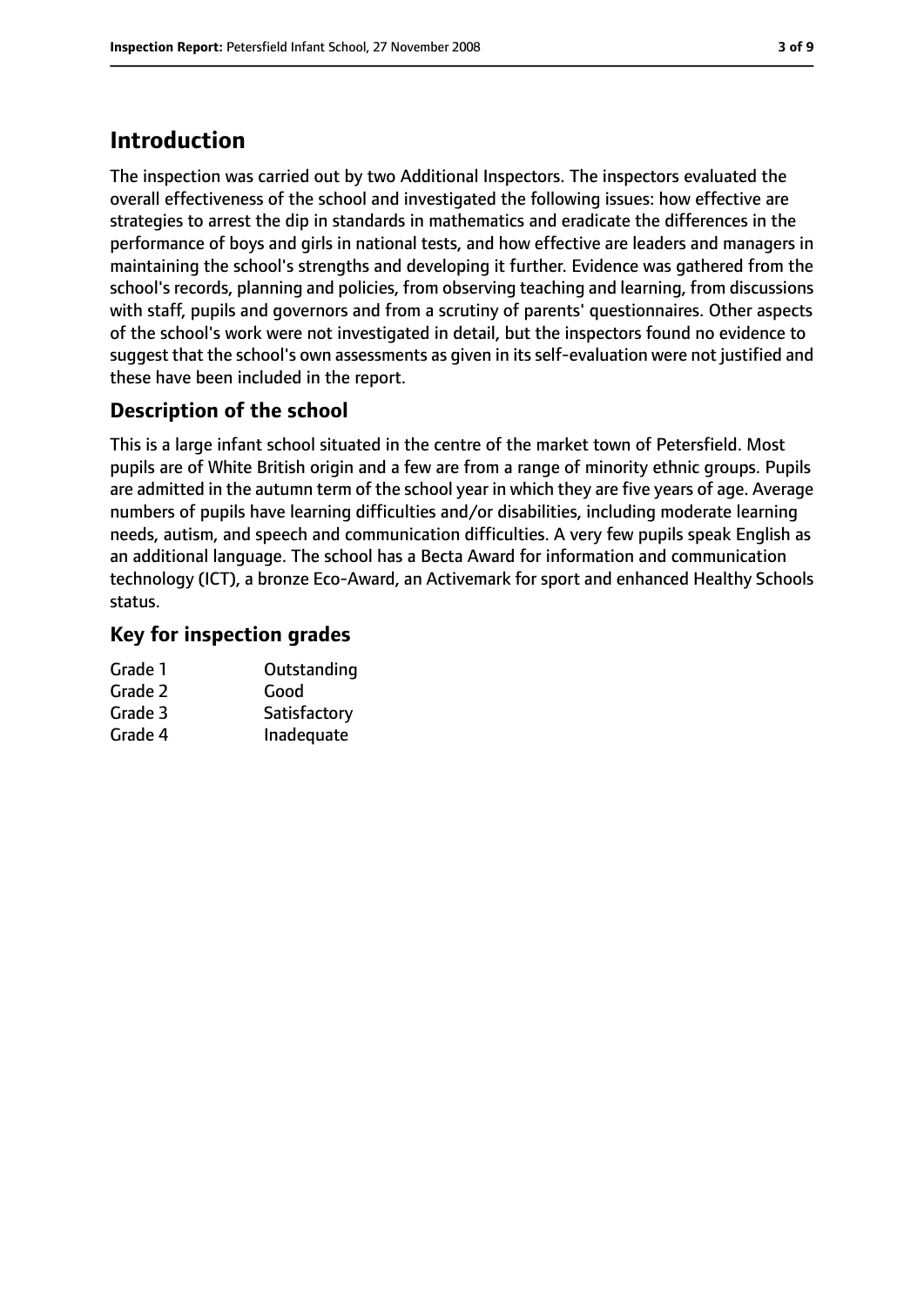#### **Overall effectiveness of the school**

#### **Grade: 1**

'What a great school, I couldn't have wished for a better start for my child', commented one parent expressing the views of many. Indeed, in this outstanding school, pupils are extremely happy and achieve very well. 'Everyone is special and everybody has gifts' are central to the school's philosophy and this motto is included in the school song. Pupils are encouraged to be supportive and respectful of others' views. They are making excellent progress in developing as responsible citizens and in learning basic skills of literacy, numeracy and ICT important for their future economic well-being. Pupils join enthusiastically in community activities, visiting senior citizens and raising considerable funds for local and national charities. As 'eco warriors', pupils are focusing on developing sustainability within their own environment, participating in activities to reduce, reuse and recycle materials, such as at a 'waste-free lunch'. Parents praise the strong emphasis on 'environmental issues which ensure that children are growing up understanding that we all need to look after our world.'

From average starting points, pupils have attained exceptionally high standards in national results in reading, writing and mathematics over a five-year period. In 2008, there was a slight dip in standards in mathematics, because there were fewer pupils attaining the higher levels. Nevertheless, standards remained well above national and county averages and significant numbers of pupils attain the higher levels. The progress of pupils is tracked rigorously and any slight dip in performance is addressed early. Strategies to achieve improvement are monitored robustly to ensure they are fully effective. Recently, the curriculum has been refined, new equipment has been purchased and a wider range of teaching methods have been used to eradicate any differences in the performance of boys and girls. Early evidence indicates that this has been successful and all pupils achieve equally well. Additional tasks have been introduced that enable pupils to use and apply their mathematical knowledge and skills more effectively. The school's assessments show that pupils are well on track to reach their challenging targets.

Pupils have excellent attitudes to learning and participate enthusiastically in all activities. Relationships and behaviour are outstanding. Pupils are very good communicators, expressing their ideas confidently and listening intently to the opinions of others. This is because teachers are excellent role models and pupils are eager to meet their high expectations for behaviour and inclusion in activities. Pupils work hard in lessons and are proud of their achievements, which they celebrate in class, assemblies, and in daily meetings with the headteacher. Parents and members of the community appreciate the opportunity to view children's work in school and at the annual school parade, which culminates in a display in the town square. Attendance is good.

The quality of teaching and the curriculum are outstanding. The curriculum is enriched by many first-hand learning experiences in school and the locality. A visit to 'Pizza Express' was popular with pupils and led to pizza-making sessions in school, for example. The care and welfare of pupils is a high priority so that all pupils feel safe and secure and are eager to attend. Learning is matched extremely well to individual needs. Improvement targets are set for each pupil and shared with parents. Support is organised for individuals and small groups and, as a result, the pace of learning is excellent. Lessons are extremely well structured and resourced. Pupils have a very clear understanding of what they are expected to learn. They are involved in regular conferencing with adults about the quality of their work. However, teachers' marking in exercise books is inconsistent in quality and, as a result, some pupils find it difficult to measure their success and the next steps to take in learning.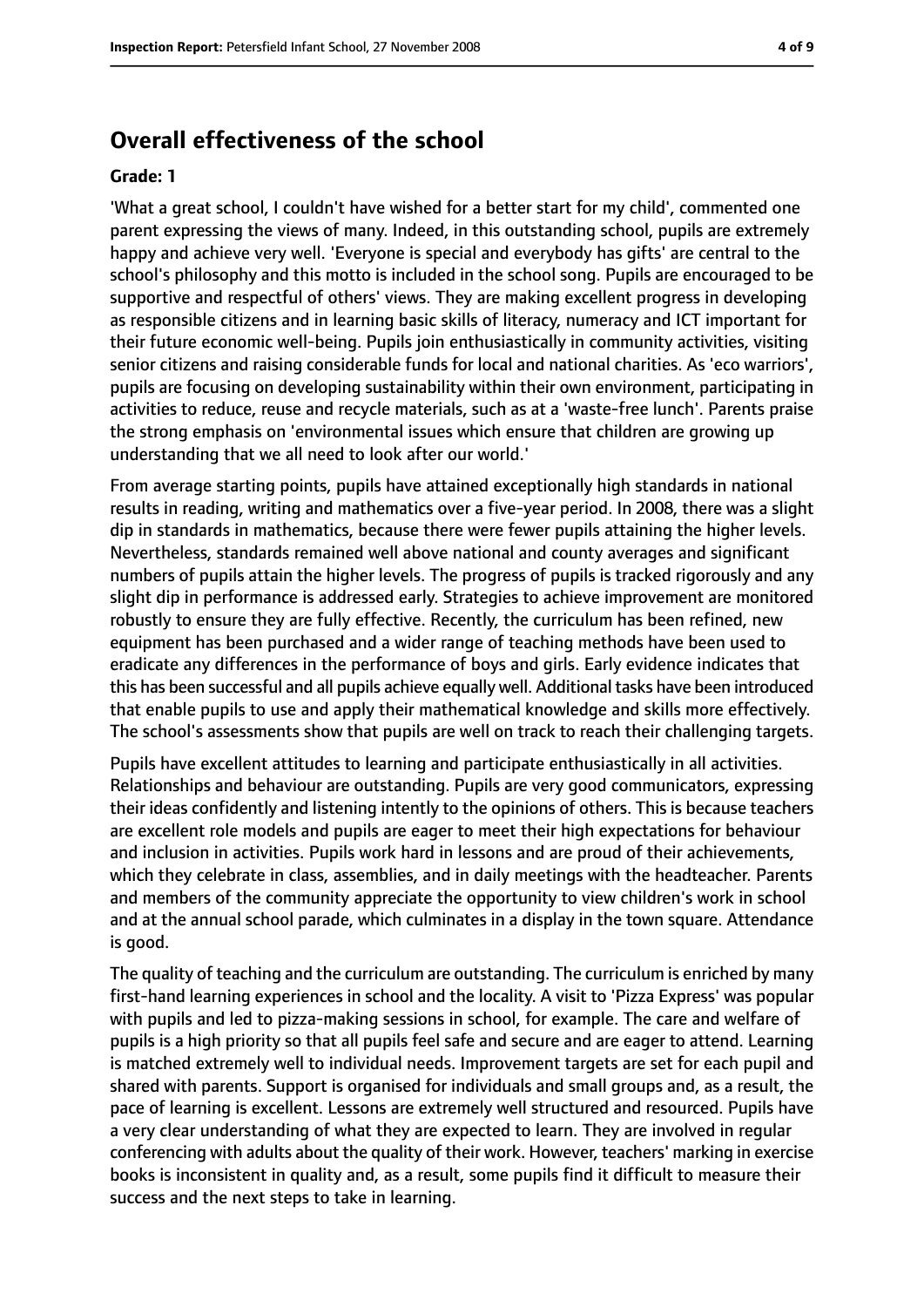Leadership and management are excellent. An outstanding headteacher, supported by a very able deputy headteacher, provide the school with an excellent direction in maintaining high standards and introducing improvements. For example, an extensive programme of training is underway for staff and parents so that pupils have many opportunities to use and apply their mathematical skills at school or at home. Under the guidance of the headteacher, leadership is shared very well among staff and governors. Staff expertise is used to great advantage to raise standards and remove barriers to learning for individuals. For example, following extensive developments, computers and interactive whiteboards are often used to support the learning of pupils. Self-assessment is strong and strategic planning is tightly managed, challenged and reviewed. Financial management is efficient. Actions are monitored robustly to ensure value for money. Parents appreciate the outstanding quality of school leadership. 'I'm completely amazed at the way our school grows, changes and improves', commented one parent. 'The headteacher, staff and governors are not complacent and are always looking for ways to make things better.' This very effective organisation with a strong focus on high standards, and shared commitment to provide pupils with an effective learning environment, shows that there is an excellent capacity to improve further.

#### **Effectiveness of the Early Years Foundation Stage**

#### **Grade: 1**

Children make an excellent start to their education in the Reception year. In a warm, friendly and supportive environment, children develop as confident learners. Relationships and behaviour are excellent and children have a very good understanding of right and wrong. In lessons, concentration levels are high. Children learn extremely well because of a well-planned curriculum with an excellent balance between adult-led activities and child-initiated play. There is an extensive range of facilities both indoors and out, and well-planned visits and visitors enhance learning experiences. Good links are made between subjects. For instance, children were involved in playing in the toy shop, making shopping lists, discussing purchases and counting money. Teaching is of an outstanding quality because staff understand extremely well how the young child learns. Adults engage children in meaningful conversations to encourage discovery, promote speaking and listening and improve personal development. Leadership and management are outstanding ensuring that children make excellent progress. The year group leader, ably supported by the deputy headteacher, is rigorous in tracking children's progress and planning experiences to best suit the needs of individuals. From average starting points, many children reach beyond expected goals for their age in all areas of learning by the end of the Reception year.

#### **What the school should do to improve further**

■ Ensure that marking is of a consistent quality across the school.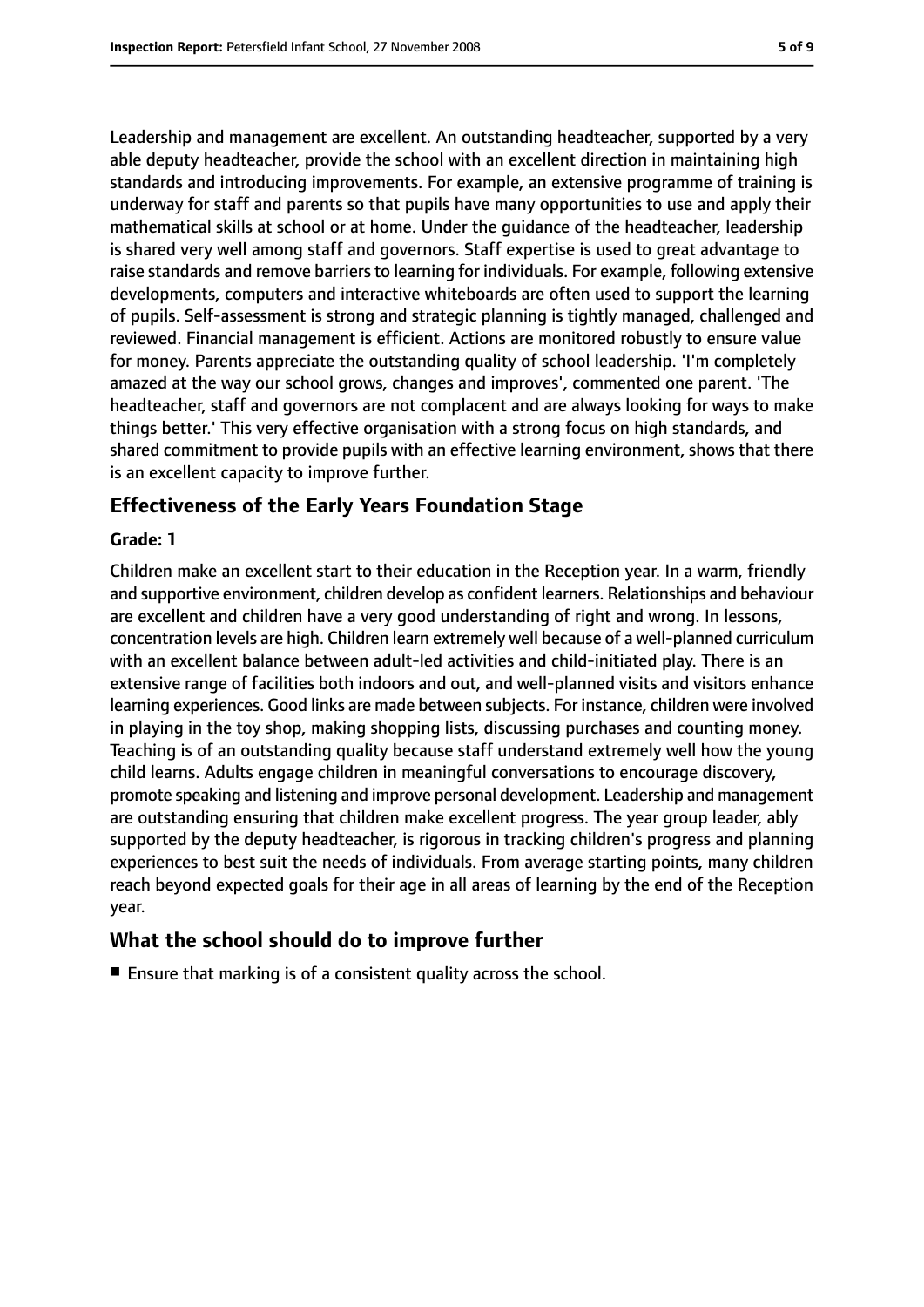**Any complaints about the inspection or the report should be made following the procedures set out in the guidance 'Complaints about school inspection', which is available from Ofsted's website: www.ofsted.gov.uk.**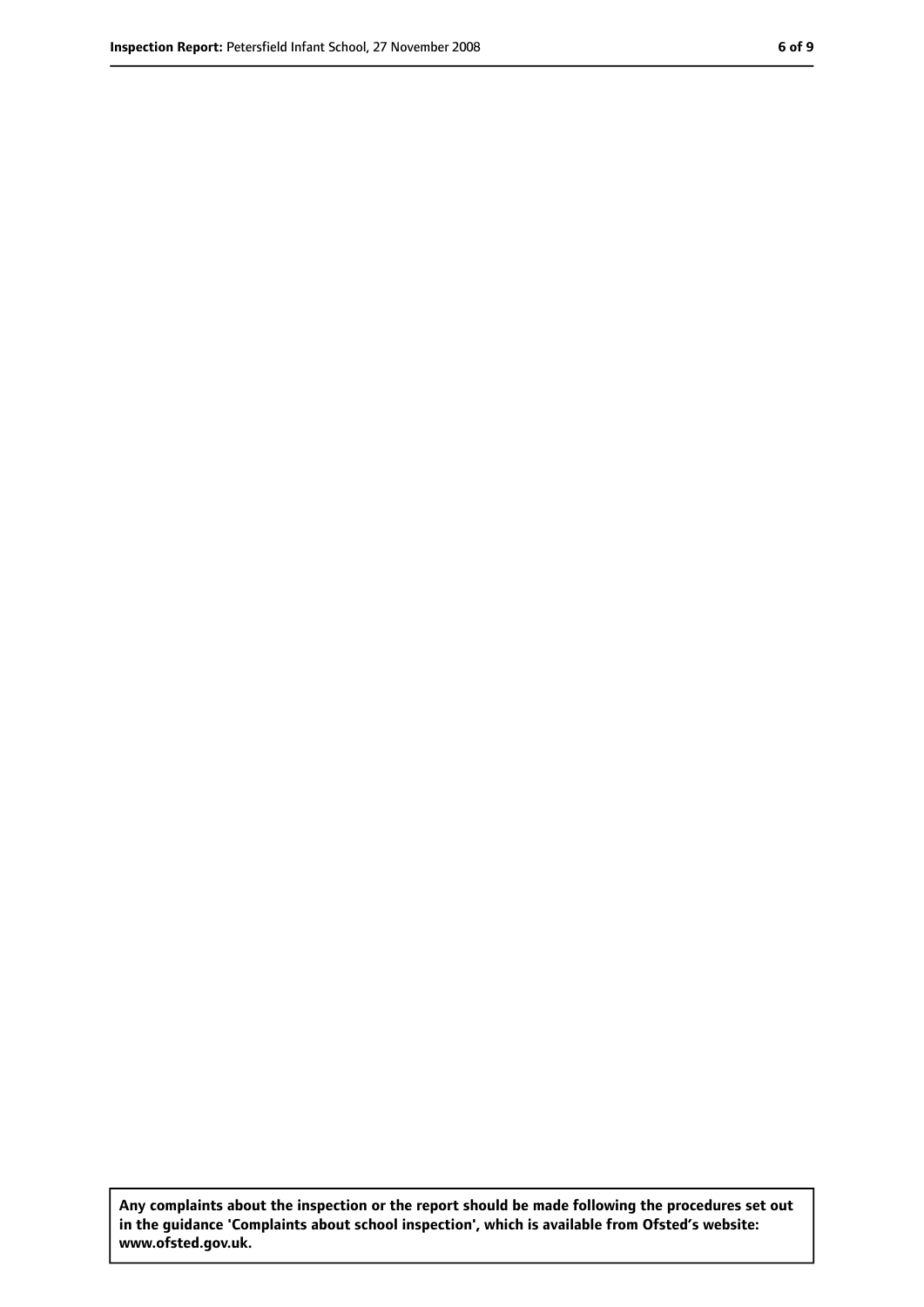# **Inspection judgements**

| \ Key to judgements: grade 1 is outstanding, grade 2 good, grade 3 satisfactory, and | <b>School</b>  |
|--------------------------------------------------------------------------------------|----------------|
| arade 4 inadequate                                                                   | <b>Overall</b> |

#### **Overall effectiveness**

| How effective, efficient and inclusive is the provision of<br>education, integrated care and any extended services in meeting the<br>needs of learners? |     |
|---------------------------------------------------------------------------------------------------------------------------------------------------------|-----|
| Effective steps have been taken to promote improvement since the last<br>inspection                                                                     | Yes |
| How well does the school work in partnership with others to promote learners'<br>well being?                                                            |     |
| The capacity to make any necessary improvements                                                                                                         |     |

## **Effectiveness of the Early Years Foundation Stage**

| How effective is the provision in meeting the needs of children in the<br>l EYFS?            |  |
|----------------------------------------------------------------------------------------------|--|
| How well do children in the EYFS achieve?                                                    |  |
| How good are the overall personal development and well-being of the children<br>in the EYFS? |  |
| How effectively are children in the EYFS helped to learn and develop?                        |  |
| How effectively is the welfare of children in the EYFS promoted?                             |  |
| How effectively is provision in the EYFS led and managed?                                    |  |

#### **Achievement and standards**

| How well do learners achieve?                                                  |  |
|--------------------------------------------------------------------------------|--|
| The standards <sup>1</sup> reached by learners                                 |  |
| How well learners make progress, taking account of any significant variations  |  |
| between groups of learners                                                     |  |
| How well learners with learning difficulties and/or disabilities make progress |  |

#### **Annex A**

<sup>&</sup>lt;sup>1</sup>Grade 1 - Exceptionally and consistently high; Grade 2 - Generally above average with none significantly below average; Grade 3 - Broadly average to below average; Grade 4 - Exceptionally low.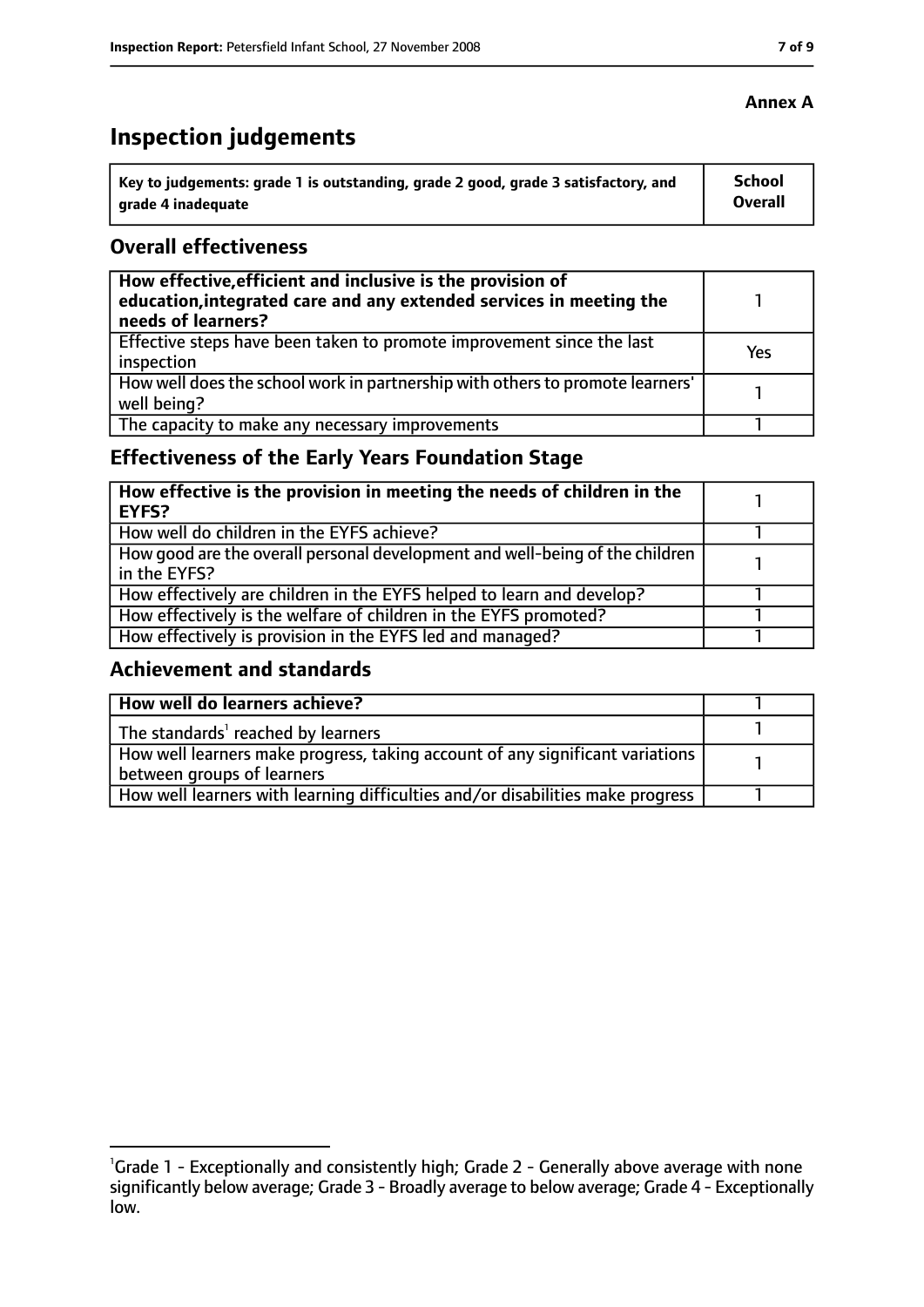## **Personal development and well-being**

| How good are the overall personal development and well-being of the<br>learners?                                 |  |
|------------------------------------------------------------------------------------------------------------------|--|
| The extent of learners' spiritual, moral, social and cultural development                                        |  |
| The extent to which learners adopt healthy lifestyles                                                            |  |
| The extent to which learners adopt safe practices                                                                |  |
| The extent to which learners enjoy their education                                                               |  |
| The attendance of learners                                                                                       |  |
| The behaviour of learners                                                                                        |  |
| The extent to which learners make a positive contribution to the community                                       |  |
| How well learners develop workplace and other skills that will contribute to<br>their future economic well-being |  |

# **The quality of provision**

| How effective are teaching and learning in meeting the full range of<br>learners' needs?              |  |
|-------------------------------------------------------------------------------------------------------|--|
| How well do the curriculum and other activities meet the range of needs and<br>interests of learners? |  |
| How well are learners cared for, quided and supported?                                                |  |

## **Leadership and management**

| How effective are leadership and management in raising achievement<br>and supporting all learners?                                              |           |
|-------------------------------------------------------------------------------------------------------------------------------------------------|-----------|
| How effectively leaders and managers at all levels set clear direction leading<br>to improvement and promote high quality of care and education |           |
| How effectively leaders and managers use challenging targets to raise standards                                                                 |           |
| The effectiveness of the school's self-evaluation                                                                                               |           |
| How well equality of opportunity is promoted and discrimination eliminated                                                                      |           |
| How well does the school contribute to community cohesion?                                                                                      |           |
| How effectively and efficiently resources, including staff, are deployed to<br>achieve value for money                                          |           |
| The extent to which governors and other supervisory boards discharge their<br>responsibilities                                                  |           |
| Do procedures for safequarding learners meet current government<br>requirements?                                                                | Yes       |
| Does this school require special measures?                                                                                                      | <b>No</b> |
| Does this school require a notice to improve?                                                                                                   | No        |